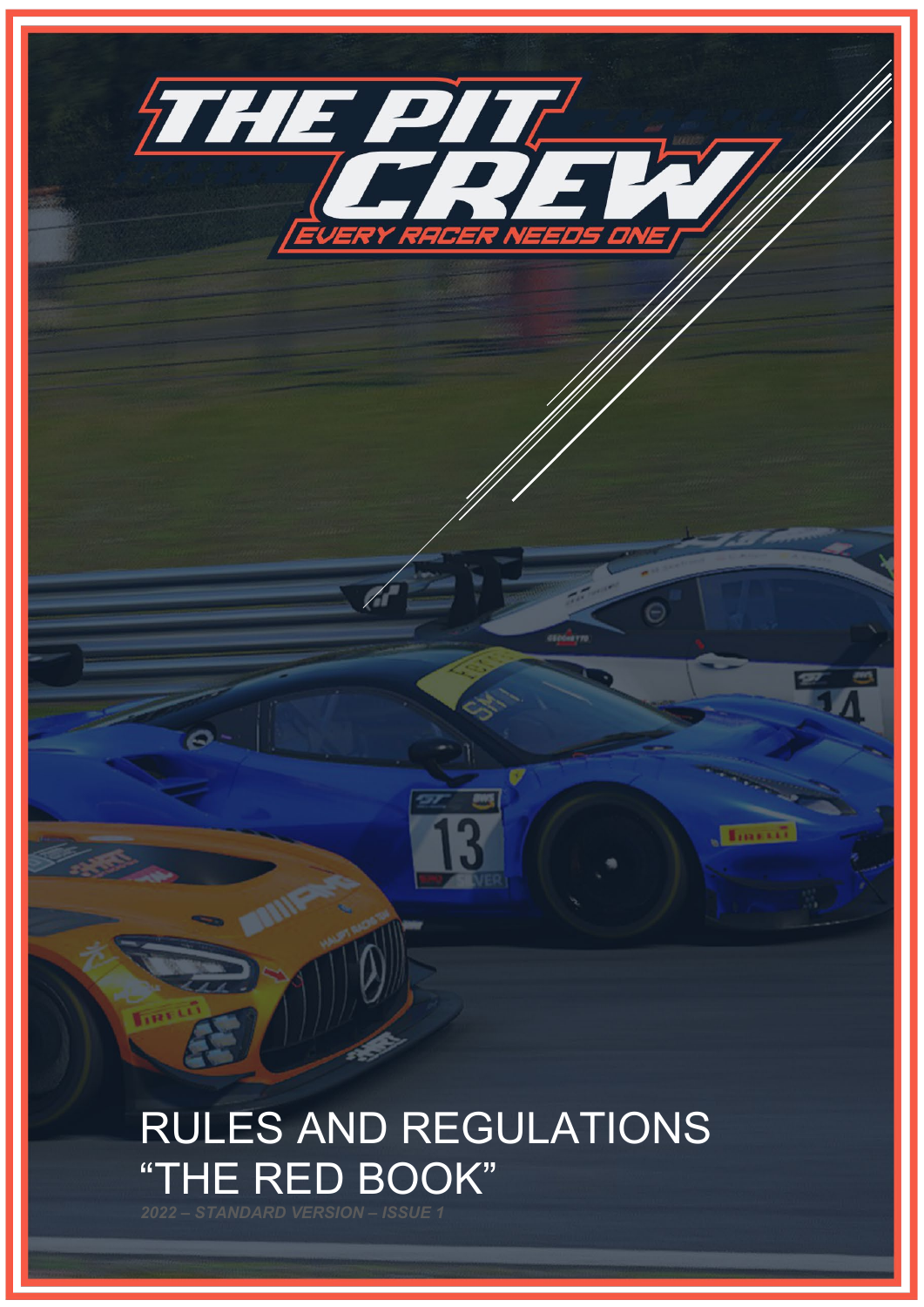|                | <b>Table of Contents</b>                    |                                                                                                                                                                                                                                |
|----------------|---------------------------------------------|--------------------------------------------------------------------------------------------------------------------------------------------------------------------------------------------------------------------------------|
|                |                                             |                                                                                                                                                                                                                                |
| 1.1            |                                             |                                                                                                                                                                                                                                |
| 2              |                                             |                                                                                                                                                                                                                                |
| 2.1            |                                             |                                                                                                                                                                                                                                |
| 2.2            |                                             |                                                                                                                                                                                                                                |
| 2.3            |                                             |                                                                                                                                                                                                                                |
| 2.4            |                                             |                                                                                                                                                                                                                                |
| 2.5            |                                             |                                                                                                                                                                                                                                |
| 3              |                                             |                                                                                                                                                                                                                                |
|                |                                             |                                                                                                                                                                                                                                |
|                |                                             |                                                                                                                                                                                                                                |
|                |                                             |                                                                                                                                                                                                                                |
|                |                                             |                                                                                                                                                                                                                                |
|                |                                             |                                                                                                                                                                                                                                |
|                |                                             | 3.1.2 Team Communications - "The Team Channels"                                                                                                                                                                                |
|                |                                             | 3.1.3 Unable to connect 6 6 and 10 million 1 million 6 6 and 10 million 6 6 million 6 6 and 10 million 6 6 and 10 million 6 6 and 10 million 6 and 10 million 6 and 10 million 6 and 10 million 6 and 10 million 6 and 10 mill |
| $\overline{4}$ |                                             |                                                                                                                                                                                                                                |
| 4.1            |                                             | Race Lobby Settings<br>1 Race Lobby settings<br>6                                                                                                                                                                              |
| 4.2            |                                             |                                                                                                                                                                                                                                |
|                |                                             |                                                                                                                                                                                                                                |
|                |                                             |                                                                                                                                                                                                                                |
| 5              |                                             |                                                                                                                                                                                                                                |
| 5.1            |                                             |                                                                                                                                                                                                                                |
| 5.2            |                                             |                                                                                                                                                                                                                                |
| 5.3            |                                             |                                                                                                                                                                                                                                |
| 5.4            |                                             |                                                                                                                                                                                                                                |
| 6              |                                             |                                                                                                                                                                                                                                |
| 6.1            |                                             |                                                                                                                                                                                                                                |
|                |                                             |                                                                                                                                                                                                                                |
|                |                                             |                                                                                                                                                                                                                                |
|                |                                             |                                                                                                                                                                                                                                |
|                |                                             |                                                                                                                                                                                                                                |
|                | Last Edited - 21/12/2021 08:37 Page 1 of 14 | ©ThePitCrew.co.uk                                                                                                                                                                                                              |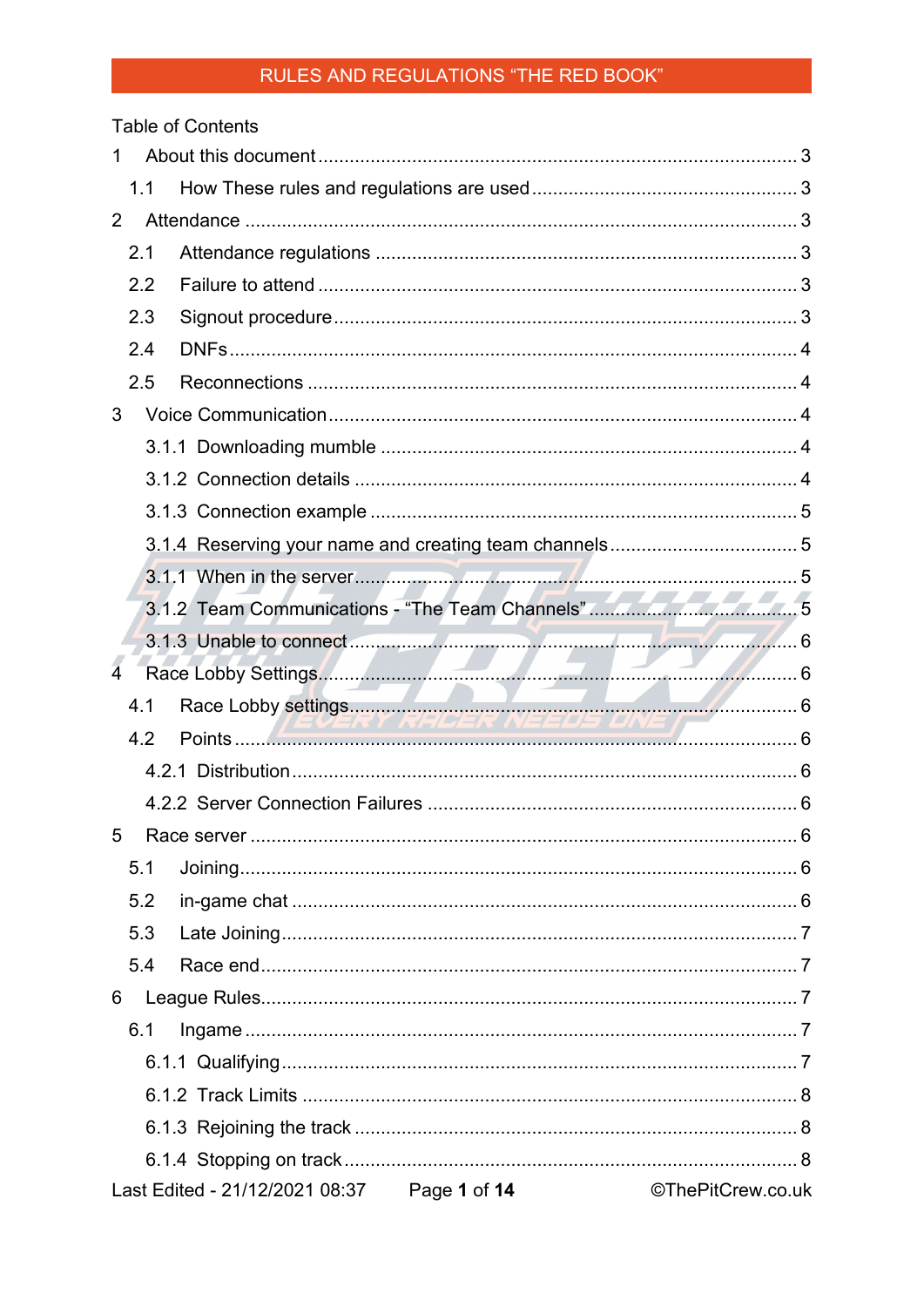| Drag Reduction Systems(DRS)/Push to Pass(P2P) 11<br>6.1.10 |  |
|------------------------------------------------------------|--|
| $\overline{7}$                                             |  |
| 7.1                                                        |  |
|                                                            |  |
|                                                            |  |
|                                                            |  |
| 7.2                                                        |  |
| 7.3                                                        |  |
| 7.4                                                        |  |
| 8                                                          |  |
|                                                            |  |
|                                                            |  |
|                                                            |  |
|                                                            |  |
|                                                            |  |
|                                                            |  |
|                                                            |  |
|                                                            |  |
|                                                            |  |
|                                                            |  |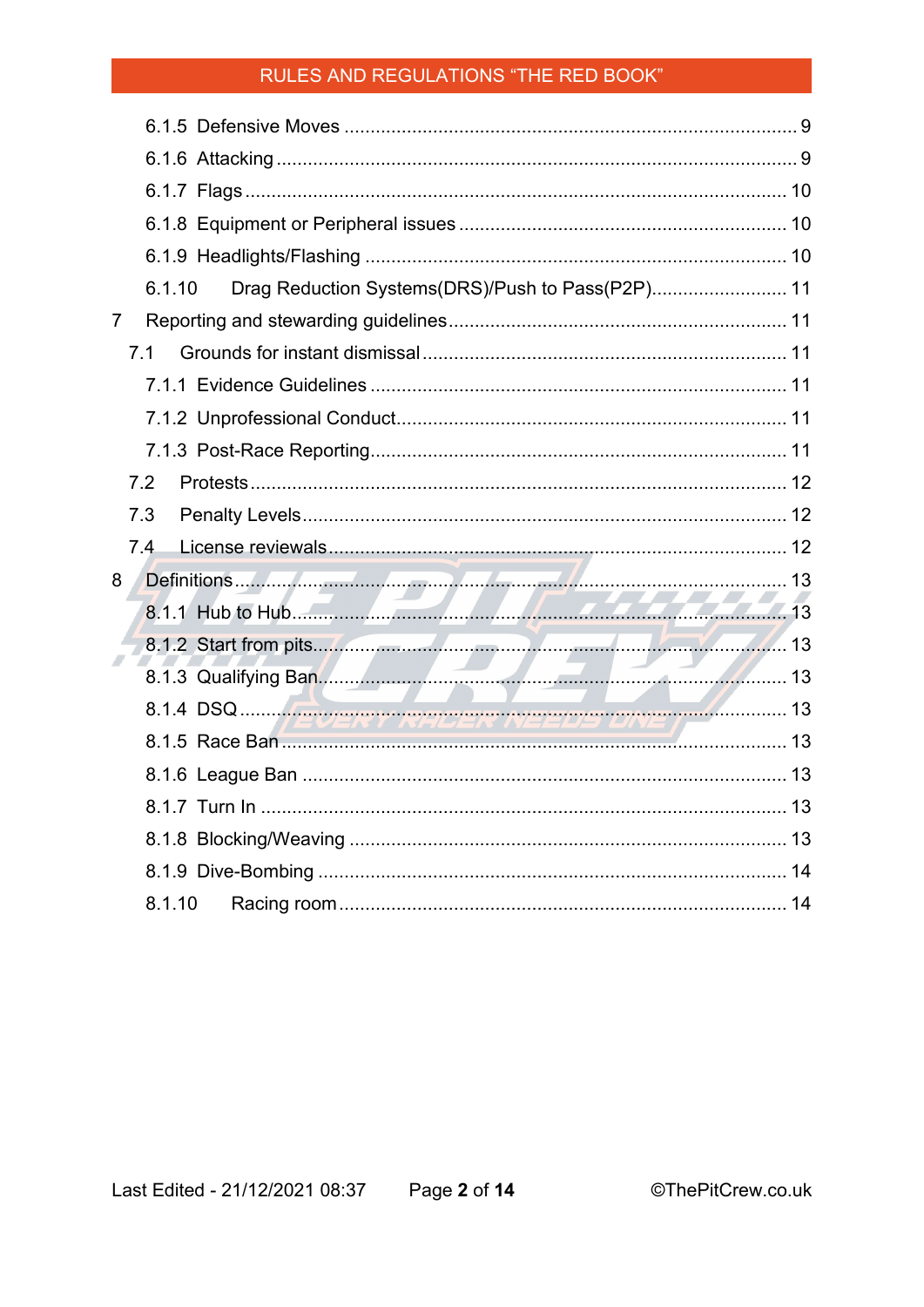# <span id="page-3-0"></span>**ABOUT THIS DOCUMENT**

The following document details the rules and regulations on track when driving with any structured event with we (ThePitCrew), as a driver it is your responsibility to know and read the rules and regulations before you sign up to any event, by signing up to any event, you agree to the below rules and regulations.

These rules are vital to maintain consistent rulings and driving standards, enforcing close, clean racing across all the organisation's championships.

Failure to follow these rules and regulations will result in reprimands to yourself or your team.

We (ThePitCrew) have the final say on all rules and regulations and by racing with us, you agree that the stewards will be ruling by these rules and regulations and will issue reprimands on behalf of ThePitCrew.

#### <span id="page-3-1"></span>1.1 HOW THESE RULES AND REGULATIONS ARE USED

These are the rules and regulations of the League and will be followed by both the stewards, race direction, staff as well as the drivers, failure to adhere to the rules and regulations may result in termination of your ability to drive within the community.

## <span id="page-3-2"></span>2 ATTENDANCE

#### <span id="page-3-3"></span>2.1 ATTENDANCE REGULATIONS

When signing up for any event or league at ThePitCrew, you are agreeing to attend every race pertaining to that specific event/league.

If you fail to attend a round in a championship, it will be noted against you in your attendance and may be used to prioritise spots in the next season or action taken against you if necessary.

#### <span id="page-3-4"></span>2.2 FAILURE TO ATTEND

Failures to attend are determined by drivers not starting the race, there is no need to post a message to sign out, simply do not turn up to the event you are not available for, your failure to attend will automatically be logged and marked against your attendance, admins will then take the necessary action.

# <span id="page-3-5"></span>2.3 SIGNOUT PROCEDURE

When signing out of the season, you are required to do so via the league management platform, if you are unable to do so, you must inform a staff member prior to the next event via the help-me channel in discord.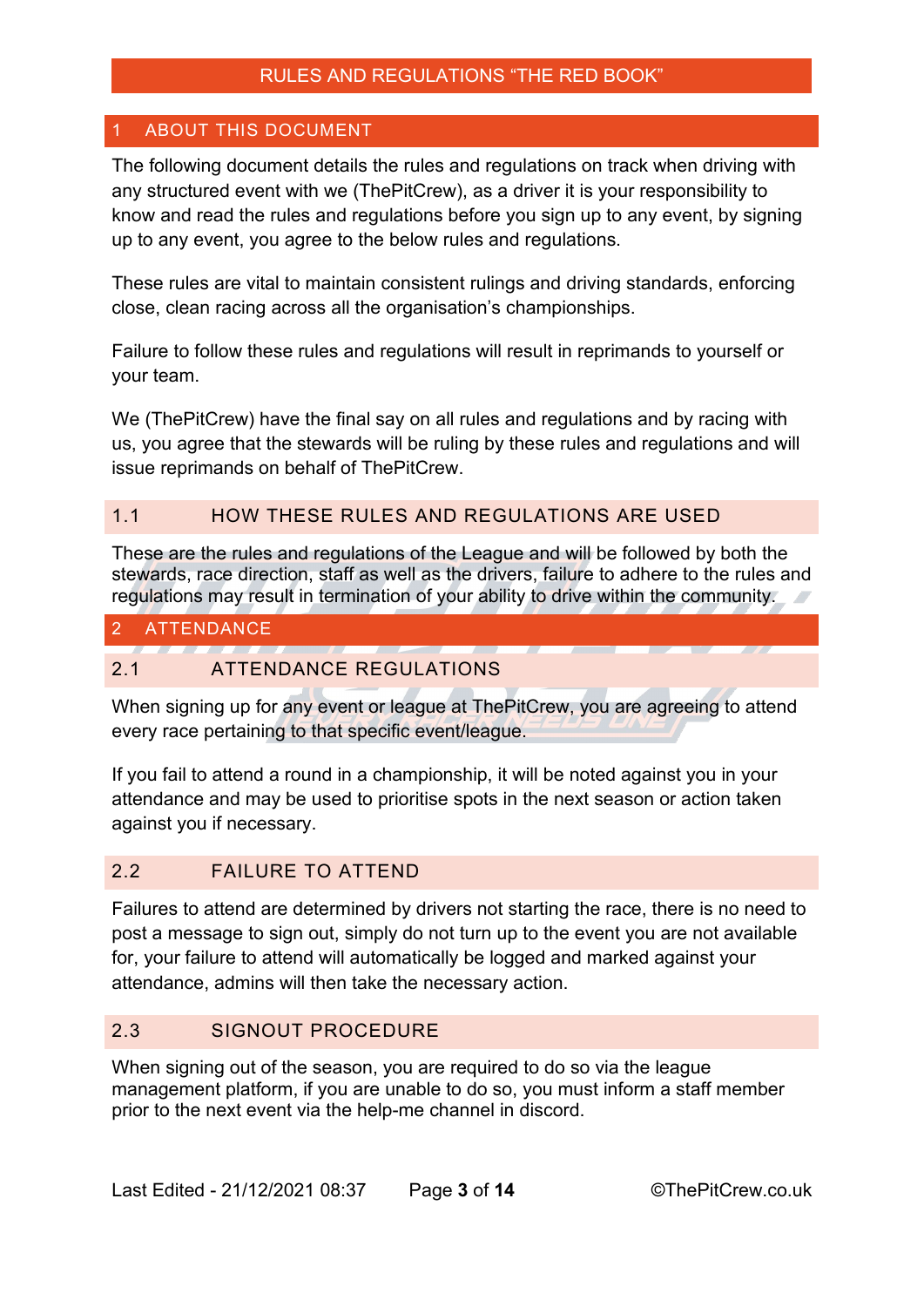If you sign out, your spot will be open for others to participate, should they wish to do so, you may not be able to re-join if your spot is taken.

# <span id="page-4-0"></span>2.4 DNFS

DNFs are defined as drivers who do not finish 80% of the race, if this is so, a penalty for lack of attendance will not happen, however this driver will not receive any points for failure to finish the race.

# <span id="page-4-1"></span>2.5 RECONNECTIONS

After the green flag has waved for the race, the driver is required to ask race control if they can re-join, failure to do so may result in the driver and their team being DSQ from the race

# <span id="page-4-2"></span>3 VOICE COMMUNICATION

When you participate in live stewarded events, ThePitCrew prefer you to use Voice Communication via ThePitCrew Mumble server, to allow for the communication and listening of Race Control messages as well as communications within your team.

Drivers **must attend** the pre-race briefing in mumble, drivers/teams will be **DSQ** from the race by the race control if they are not present, **there are no exceptions.**

# <span id="page-4-3"></span>3.1.1 DOWNLOADING MUMBLE

Mumble can be downloaded using the following link:

<span id="page-4-4"></span><https://www.mumble.com/mumble-download.php>

# 3.1.2 CONNECTION DETAILS

Connection details are as follows:

**Address:** voice.thepitcrew.co.uk

**Port:** 64738

**Username: Firstname Lastname\*** 

Label: Firstname Lastname<sup>\*</sup> @ ThePitCrew

\*This is to be replaced by your firstname and lastname.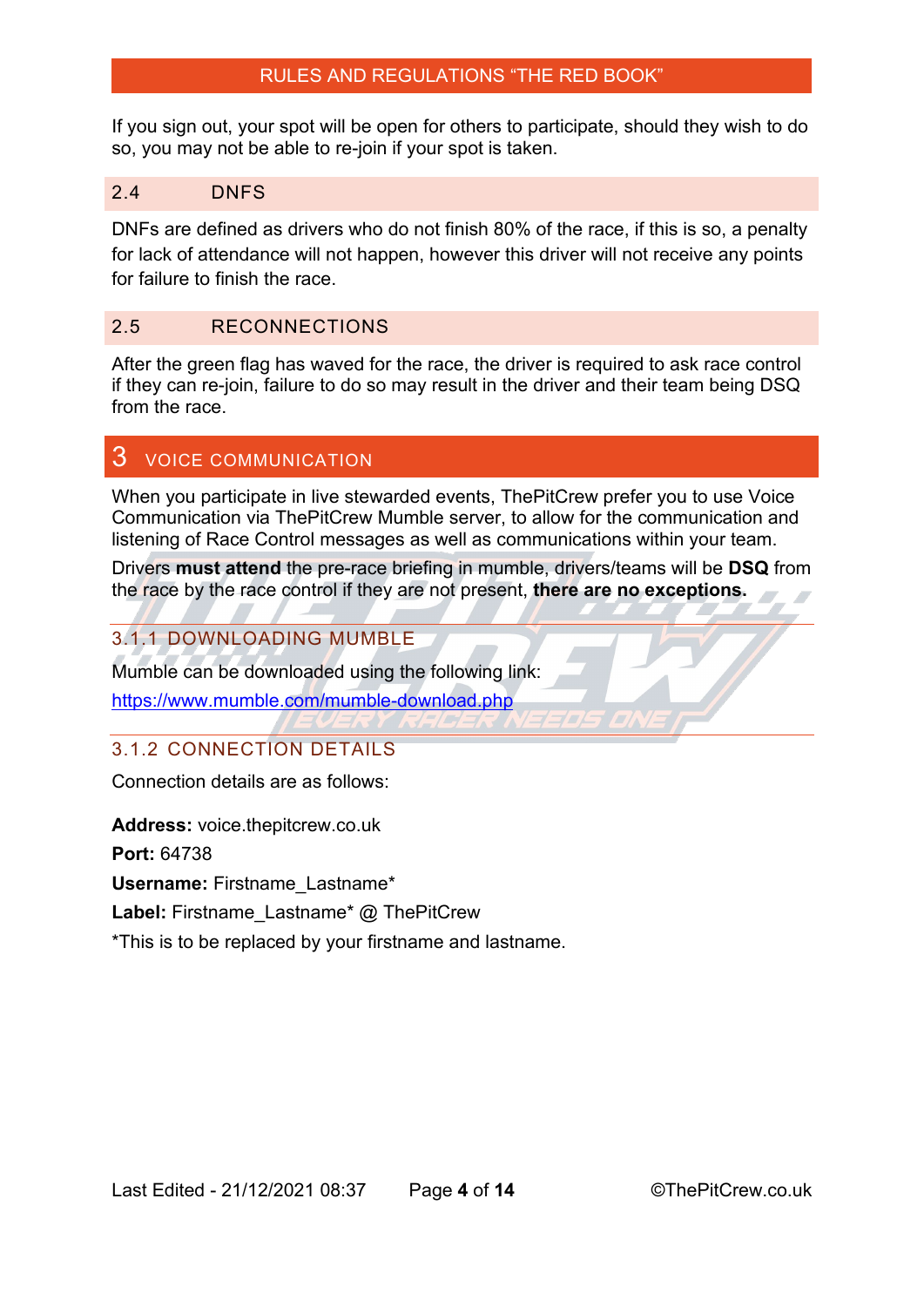# <span id="page-5-0"></span>3.1.3 CONNECTION EXAMPLE

| <b>Edit Server</b> |                        |    |        |  |
|--------------------|------------------------|----|--------|--|
| <b>Address</b>     | voice.thepitcrew.co.uk |    |        |  |
| Port               | 64738                  |    |        |  |
| <b>Username</b>    | Terry_Farish           |    |        |  |
| Label              | Terry_Farish @ PitCrew |    |        |  |
|                    |                        | OK | Cancel |  |
|                    |                        |    |        |  |

# <span id="page-5-1"></span>3.1.4 RESERVING YOUR NAME AND CREATING TEAM CHANNELS

Once connected, right click your name in the server and hit "Register User", this will reserve your username for every time you connect, you will also be able to create a channel under the "teams" category.

# <span id="page-5-2"></span>3.1.1 WHEN IN THE SERVER

Once in the server, you have 3 options in terms of how you wish for communications to happen, all of the following receive race control messages, so you must choose one.

| $\overline{A}$ | --- Racing ---        |  |
|----------------|-----------------------|--|
|                | Open Lounge           |  |
|                | Waiting for interview |  |
|                | Quiet Lounge          |  |
|                | --- Teams ---         |  |
|                | Team Channel #1       |  |

# 3.1.1.1 OPEN COMMUNICATIONS - THE "OPEN LOUNGE"

Everyone is able to talk to each other, feel free to use this to wish everyone a good race, or get to know your drivers, there are no permissions in terms of talking on here, so anyone can talk to anyone.

There is also the "**Waiting for Interview**" channel where you can go if you're waiting to be interviewed after achieving a podium in class.

#### 3.1.1.2 NO COMMUNICATIONS - THE "QUIET LOUNGE"

Nobody can talk to anyone in this lobby, use this if you don't want to be disturbed during the race.

# <span id="page-5-3"></span>3.1.2 TEAM COMMUNICATIONS - "THE TEAM CHANNELS"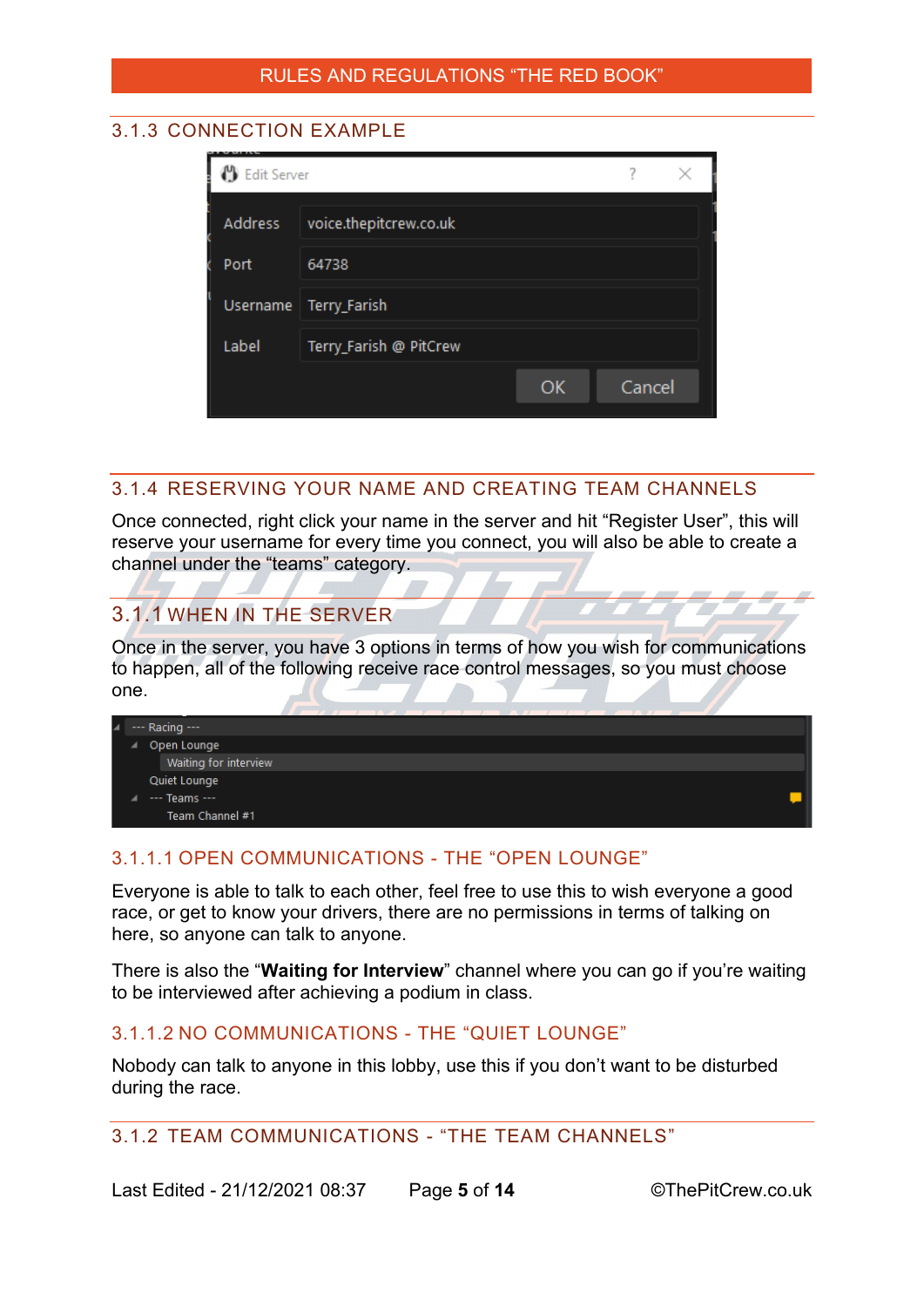If you are driving as a team, either in an endurance race or in a team of friends, or you want to restrict your channel to friends only, staff members can create a channel and set a password on it, this will allow for you to only have people who you want in your channel to talk to.

Just tag the staff members in your championship channel on discord and they'll create it for you.

## <span id="page-6-0"></span>3.1.3 UNABLE TO CONNECT

If you can't connect using your name, please let a staff member know via the helpme ticketing system in discord.

# <span id="page-6-1"></span>4 RACE LOBBY SETTINGS

#### <span id="page-6-2"></span>4.1 RACE LOBBY SETTINGS

Race Lobby Settings including date, length and weather are on the event signup page and may be changed up to 1hr before the event at ThePitCrew' decision.

Assists and car setup are free to choose, unless otherwise stated on the signup page or the event configuration tab in the league management application.

#### <span id="page-6-3"></span>4.2 POINTS

# <span id="page-6-4"></span>4.2.1 DISTRIBUTION

Points are awarded based on the event settings in the signup page or scoring tab in the league management application.

# <span id="page-6-5"></span>4.2.2 SERVER CONNECTION FAILURES

If there is a major server issue, the result will be dropped and no points awarded.

# <span id="page-6-6"></span>**5** RACE SERVER

# <span id="page-6-7"></span>**5.1** JOINING

You must join the race server before the qualifying starts, unless previously told otherwise by the race control, if you are not on the race server before the qualifying for your class starts, you are **NOT ALLOWED** to set a qualification lap and will receive a **DSQ** from the qualifying session by race control, starting you from the back of the grid.

# <span id="page-6-8"></span>5.2 IN-GAME CHAT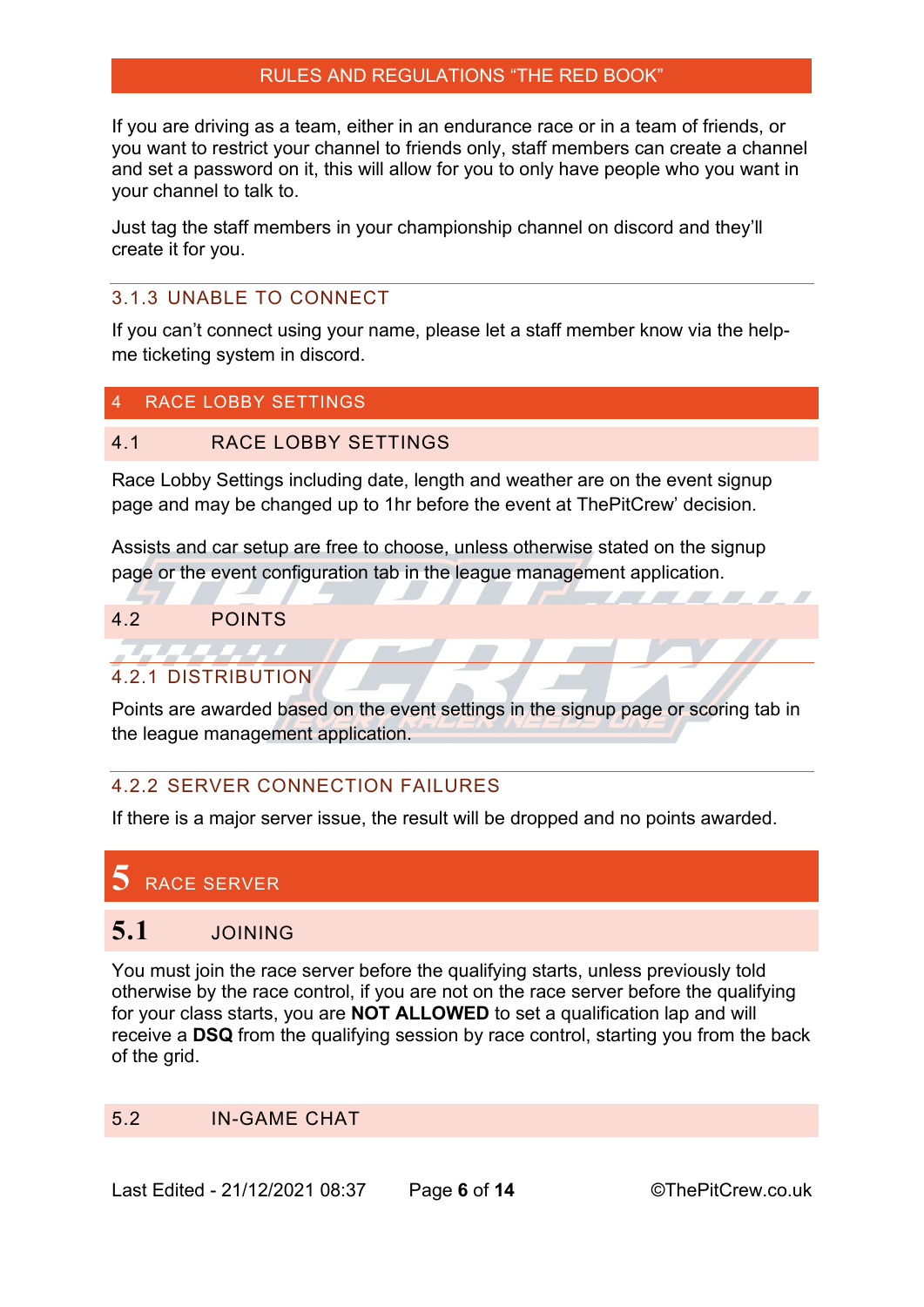Race server chat is **NOT** for communication purposes and is only to for use by stewards and race control, it is to be clear during qualifying and race.

Please use discord or mumble for any "chatter" during the race or qualifying sessions.

# <span id="page-7-0"></span>**5.3** LATE JOINING

If you are going to be late joining the race server, you must let the race control know who will let you know if you are permitted to set a lap after joining qualification late.

# <span id="page-7-1"></span>**5.4** RACE END

When the race is over, drivers are to remain in the race server until the session changes to a new one, if drivers leave early and the results are not captured, ThePitCrew will not be held responsible for adding your results to the championship standings.

# <span id="page-7-2"></span>6 LEAGUE RULES

# <span id="page-7-3"></span>**6.1** INGAME

<span id="page-7-4"></span>6.1.1 QUALIFYING

# 6.1.1.1 OVERTAKING DURING QUALIFYING

Overtaking during qualifying is strictly forbidden, it is the following driver's responsibility to ensure there is enough room on track to do a "fast lap".

# **Overtaking during an out-lap:**

Drivers can overtake other drivers on an out-lap if the overtaking point is before the final corner/corner combination, as not to impede the other drivers qualifying lap.

#### **Overtaking a driver during a hot lap is only allowed if the following criteria is met:**

Drivers who wish to allow another driver through, must make it obvious to the stewards as well as the driver that they are allowing another driver through, examples of how you can make it obvious:

- Flash both blinkers and pull off of the racing line and decelerate to inform the driver that they can pass.
- Indicate which direction you are pulling off the racing line, and slow down to allow the car past.
- Do not brake on the racing line to allow another car past, this will be classed as impeding.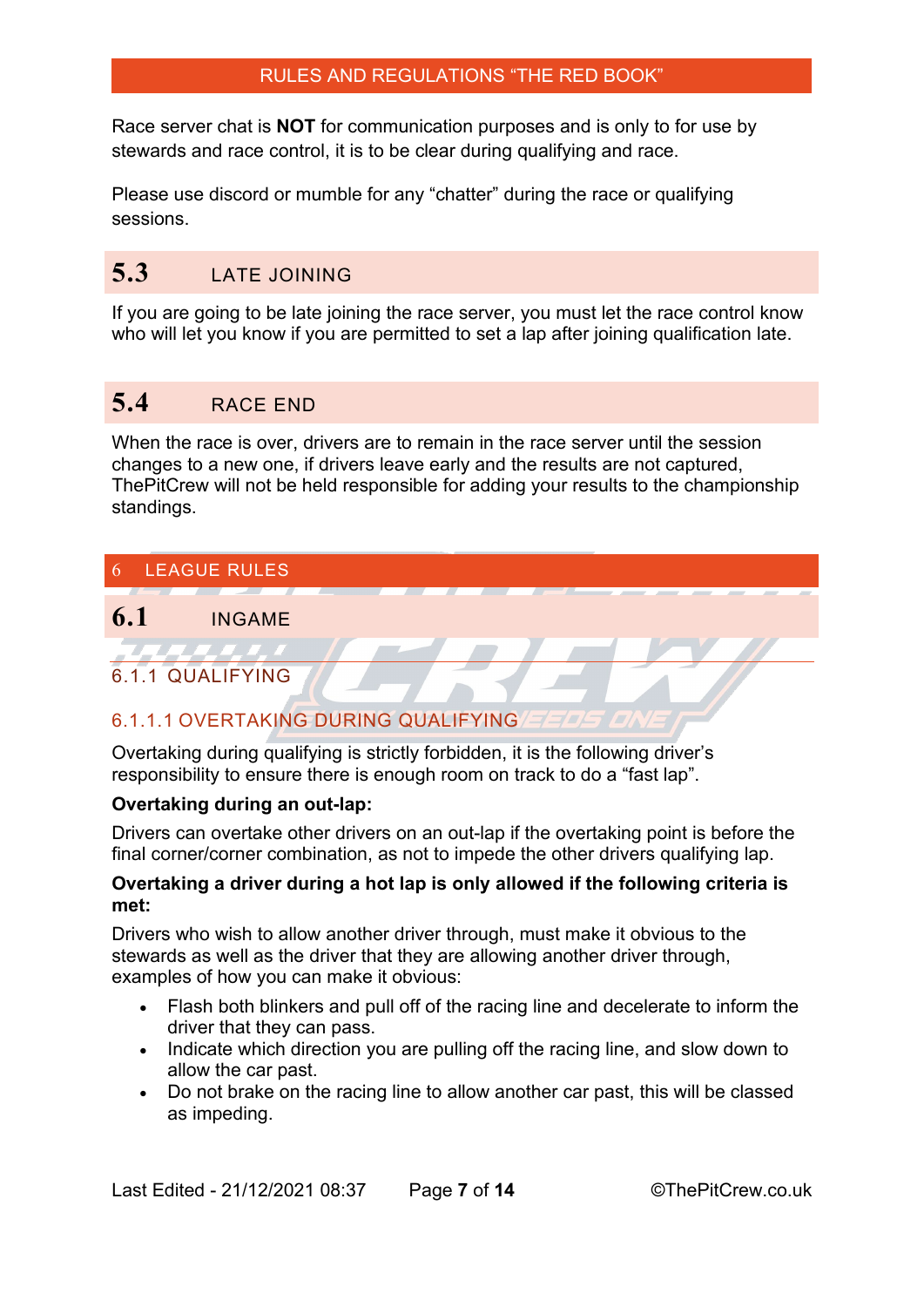It is the leading driver's responsibility to communicate to the stewards, and the driver behind if the car behind is allowed past, **if in doubt, do not overtake.**

#### 6.1.1.2 MULTI-CLASS QUALIFYING

Where there are multiple **CLASSES OR SPLITS** in a qualification session, the qualifying session is equally divided.

#### **Race Control and the live stewarding team can change qualifying splits on the fly to better adjust for different car and classes and will make you aware during the briefing.**

#### <span id="page-8-0"></span>6.1.2 TRACK LIMITS

Drivers must always stay within the track limits; where possible, the in-game systems to detect and implement track limit penalties will be used, where not possible, drivers are to remain within the white lines of the track.

#### <span id="page-8-1"></span>**6.1.3** REJOINING THE TRACK

If you leave the track as defined in section [Track Limits](#page-8-0) for any reason, you must reenter the track safely and stay off the racing line until you are back up to racing speed where possible, and without gaining an advantage.

In the case of a loss of control when leaving the track, you **MUST** hold your brakes allowing for the stewards to see that you're attempting to avoid further accidents.

Failure to hold brakes when out of control of the car, will result in any contact beyond the point of loss of control (deemed by the stewards) as your responsibility.

If you cannot stay off the racing line when re-joining the track, there is an agreement that when returning to the track; other drivers who have the ability to, **must** give you space as long as the returning driver does not cross the half-way point of the track from the side they are returning on, however this is up to the steward's judgement as to whether it should be enforced or not and whether a penalty will be issued based on how you re-join.

## 6.1.3.1.1 DURING QUALIFYING

If you exceed track limits and must re-join the track during qualifying, you **MUST** wait until there is a sufficient space as to not slow down any driver or cause them to change in direction unless you have a loss of control, you **MUST** hold you brakes if so.

#### <span id="page-8-2"></span>6.1.4 STOPPING ON TRACK

Drivers are strictly forbidden from stopping on track for **ANY** reason, you may use run-off areas to reset your car back to the pits.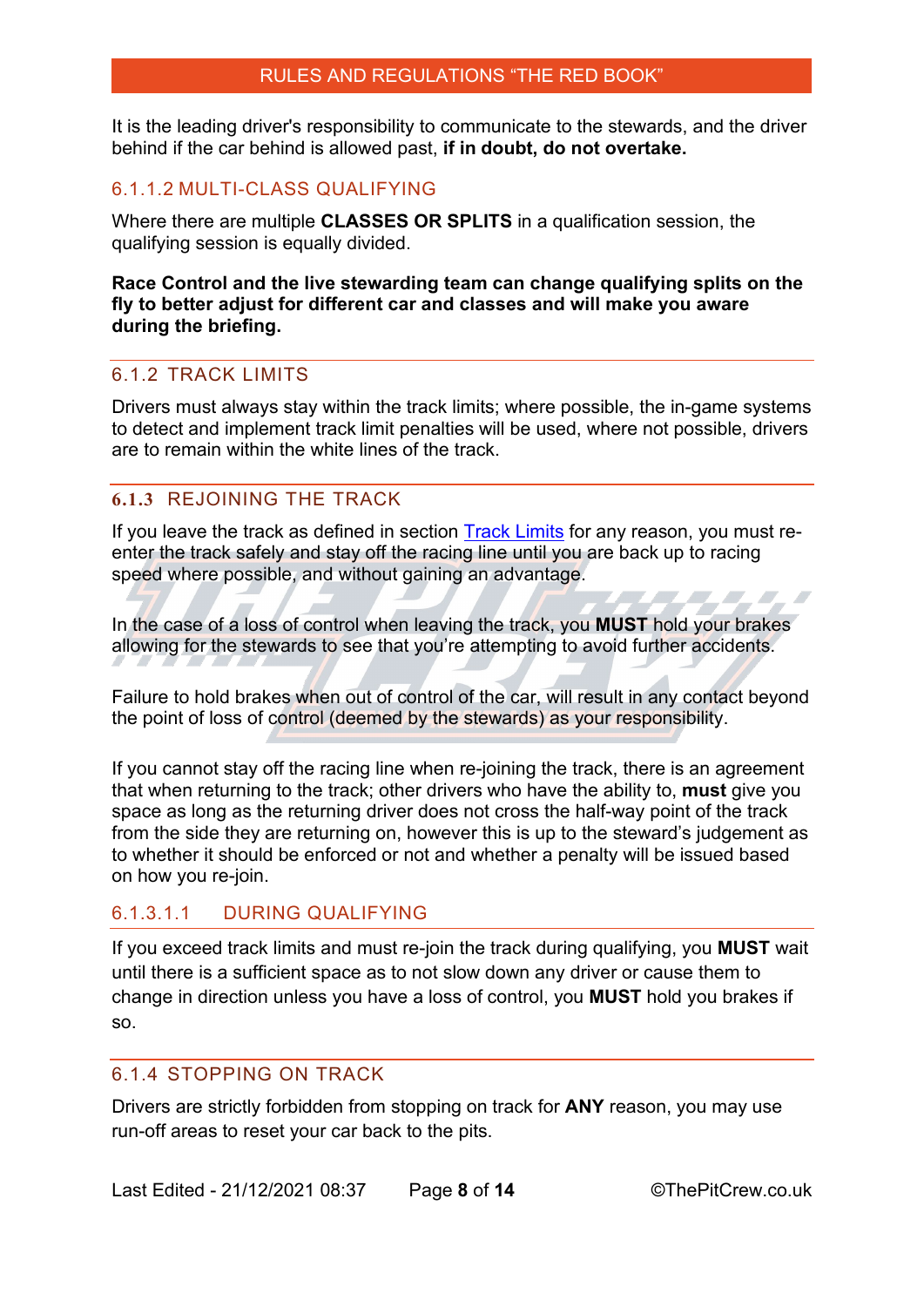# <span id="page-9-0"></span>**6.1.5** DEFENSIVE MOVES

A defensive move is deemed as a move away from the racing line, only one defensive move is allowed when there is **NOT** [hub to hub](#page-13-1) ruling in effect; when moving back towards the racing line having made a defensive move whilst a car is within attacking distance as defined in [Attacking,](#page-9-1) you **MUST** leave racing room, as defined in [Racing room.](#page-14-1)

# 6.1.5.1 BLOCKING

A change in direction from the initial defence movement is not allowed, this is defined by a sudden change in how fast you move over, or by going straight and then defending back to the same direction, this is defined under [blocking/weaving.](#page-13-8)

Manoeuvres that may also hinder other drivers, such as deliberate blocking of a car to force them to the outside edge of the track, defined in [Track Limits](#page-8-0) is strictly prohibited.

# 6.1.5.2 DEFENDING ON TURN IN

The defending car has the rights to any line that they wish to drive into and through the corner when there is not an attacking car in a [hub-to-hub](#page-13-1) formation, however, they are only allowed to stick to one line throughout the corner, when in [hub to hub](#page-13-1) formation, [racing room](#page-14-1) must be given to the attacking car as they have as much rights as the defending car to the corner.

# 6.1.5.3 DIRTY/DANGEROUS DRIVING

Dirty and dangerous driving can be defined by brake checking, slowing through a corner, bump-passing, cutting-off, chopping, unnecessary slowing, shoving a driver out of the way, and may or may not include any contact, this is up to the sole discretion of the stewards and is subject to penalty.

# <span id="page-9-1"></span>6.1.6 ATTACKING

Attacking is defined as any car that is within 1s of another car for position, it is the attacker's responsibility to ensure that the attempt to pass is safe, however it is the attackers and the defender's responsibility during a pass to ensure that there is no incident.

# 6.1.6.1 ATTACKING ON TURN IN

A driver attempting to make an attack on turn in **MUST** be ["hub to hub"](#page-13-1) with the car in-front before turn-in, if the attacking car is ["hub to hub"](#page-13-1) with the car in-front, the defending driver **MUST** give room to the attacking car, however if the attacking car is not ["hub to hub"](#page-13-1), they must concede the corner to the defending car. This is the basis the stewards will use to rule that racing room should be given, any positions gained by contact when the attacking car does not have ["hub to hub"](#page-13-1) will be ruled in favour of the defending car.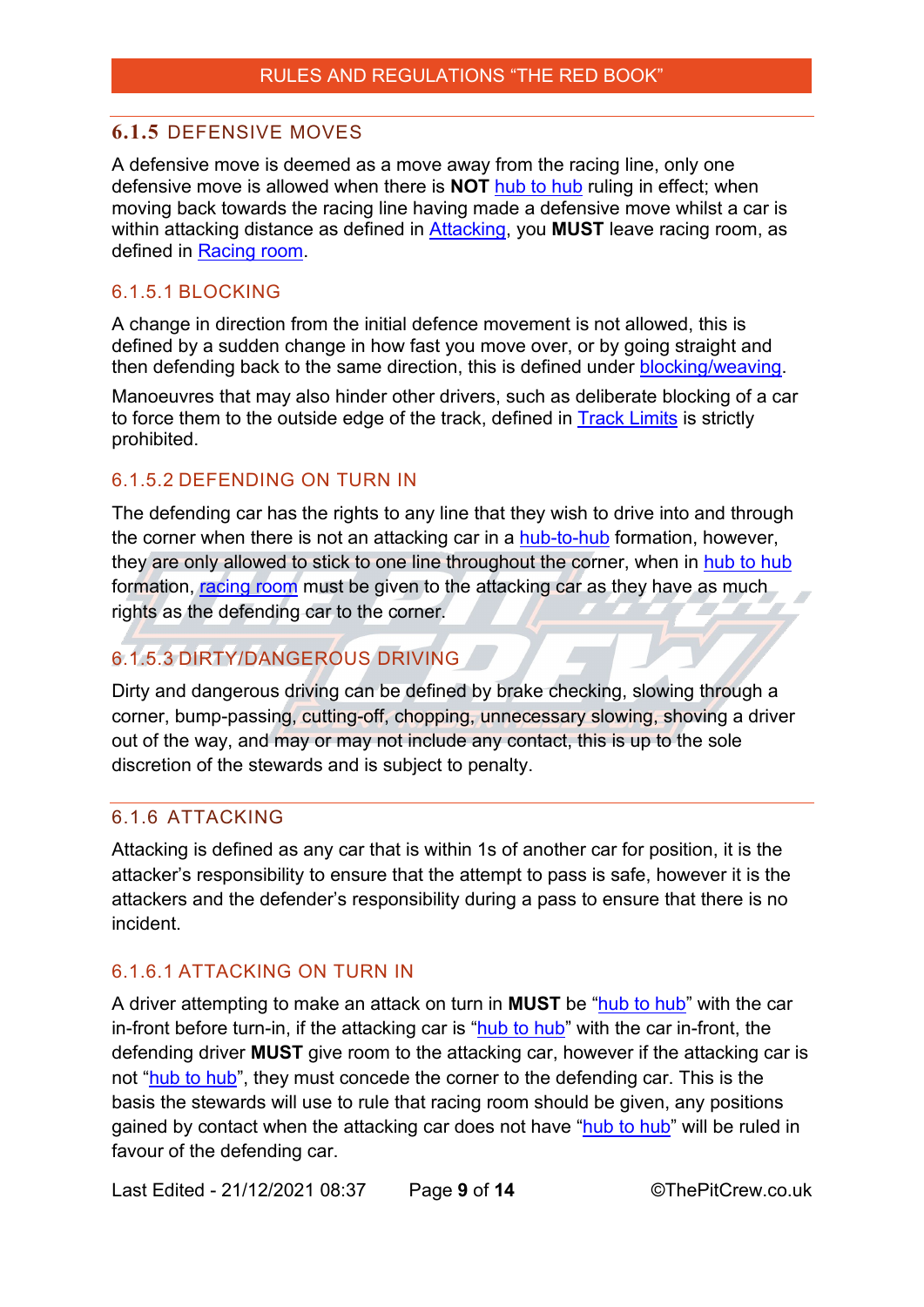# <span id="page-10-0"></span>6.1.7 FLAGS

# 6.1.7.1 CHEQUERED FLAG

When the chequered flag is waved for your car, it is your responsibility to safely leave the track and return to the pits.

## 6.1.7.2 BLUE FLAGS

The blue flagged car must allow the faster driver past at the first possible opportunity, usually at the next straight and/or by pulling off the racing line and lifting off the throttle.

Failure to do so, can be reported to the stewards.

# **6.1.7.3** YELLOW FLAGS

When a sector/part of the track is yellow flagged, caution **must** be taken and drivers **must** slow down if a car is on the track whilst going through the yellow flag, special care must be taken if there is an accident in the first lap as this is when most cars and drivers are bunched together, and any drivers who cause further collisions may incur penalties.

# **6.1.7.4** RED FLAGS

A session may be red flagged at any time by either the race director, or ThePitCrew; this may be conveyed via chat messages, or announcements, or via global communications.

The driver who caused the red flag may or may not be removed from the race and if so, will not be able to compete once the red flag is lifted, a red flag means that the race will be restarted if possible, all drivers must return back to the pits until further instructed.

#### 6.1.7.5 BLACK AND WHITE FLAG

If a car is given a black and white flag, it will be notified via race control, this means they're on their final warning and any further unsportsmanlike conduct will result in a DSQ from the race at a minimum.

## <span id="page-10-1"></span>**6.1.8** EQUIPMENT OR PERIPHERAL ISSUES

If you have an issue with your equipment or peripherals, or you disconnect, you must pull off the track immediately, or quickly return to the pits before you cause an incident.

If using a direct drive wheel, it is your responsibility to ensure the emergency stop button works and you can return to the pits without causing an incident.

#### <span id="page-10-2"></span>**6.1.9** HEADLIGHTS/FLASHING

Last Edited - 21/12/2021 08:37 Page **10** of **14** ©ThePitCrew.co.uk During night-time races, headlights are always required to be on.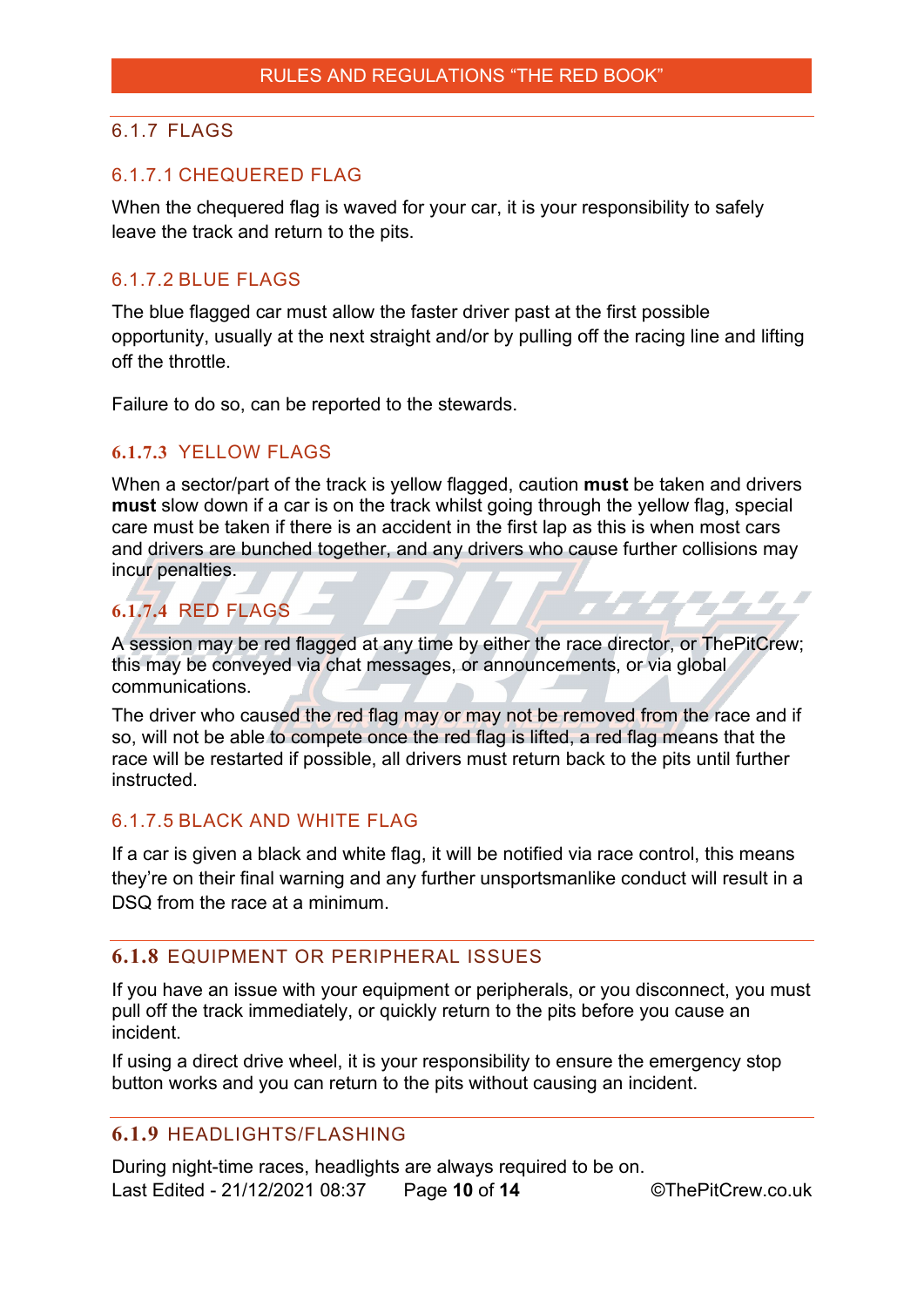During races with rain, headlights must always be on as well as the rear rain light.

During daytime races, headlights are not required to be on; however, can be if the driver wishes for them to be.

During qualifying, flashing a car is **NOT** allowed under any circumstances.

Flashing of your headlights should **never** be used to distract other drivers, and should instead be used to communicate when you are going to be making a move into the next corner for example, this does not give you "right" to pass, but rather communicates to the blue flag that you would like to make a move this corner.

# <span id="page-11-0"></span>**6.1.10** DRAG REDUCTION SYSTEMS(DRS)/PUSH TO PASS(P2P)

When a car can use a DRS/P2P system, this is only allowed after the start of lap 3 and within 1s of the car in front, detected by a detection zone, if there is no in game system, a plugin will be used where available.

Where there are no automatic methods available inside of the game/plugin to limit this, the above ruling will not be in effect and can be used as much as possible.

# <span id="page-11-1"></span>**7** REPORTING AND STEWARDING GUIDELINES

Leagues are stewarded by a panel of voluntary stewards whose discretion it is to judge and serve penalties for incidents based on what they see on track which can be found in

Below are the guidelines on reporting incidents and protests.

#### <span id="page-11-2"></span>7.1 GROUNDS FOR INSTANT DISMISSAL

The following allows for instant dismissal by the stewards as well as the ability for referral to the management team, these are not all encompassing and special cases will be treated on a case-by-case basis.

#### <span id="page-11-3"></span>7.1.1 EVIDENCE GUIDELINES

Evidence attempting to "sway" the stewards towards your viewpoint will be instantly dismissed and must follow the required evidence in the ticket system.

# <span id="page-11-4"></span>7.1.2 UNPROFESSIONAL CONDUCT

If there is any unprofessional conduct in the submission of tickets, the ticket can be instantly dismissed, and you will not be able to protest it, it may also be referred to the management team which will be looked at on a case-by-case basis.

# <span id="page-11-5"></span>**7.1.3** POST-RACE REPORTING

Last Edited - 21/12/2021 08:37 Page **11** of **14** ©ThePitCrew.co.uk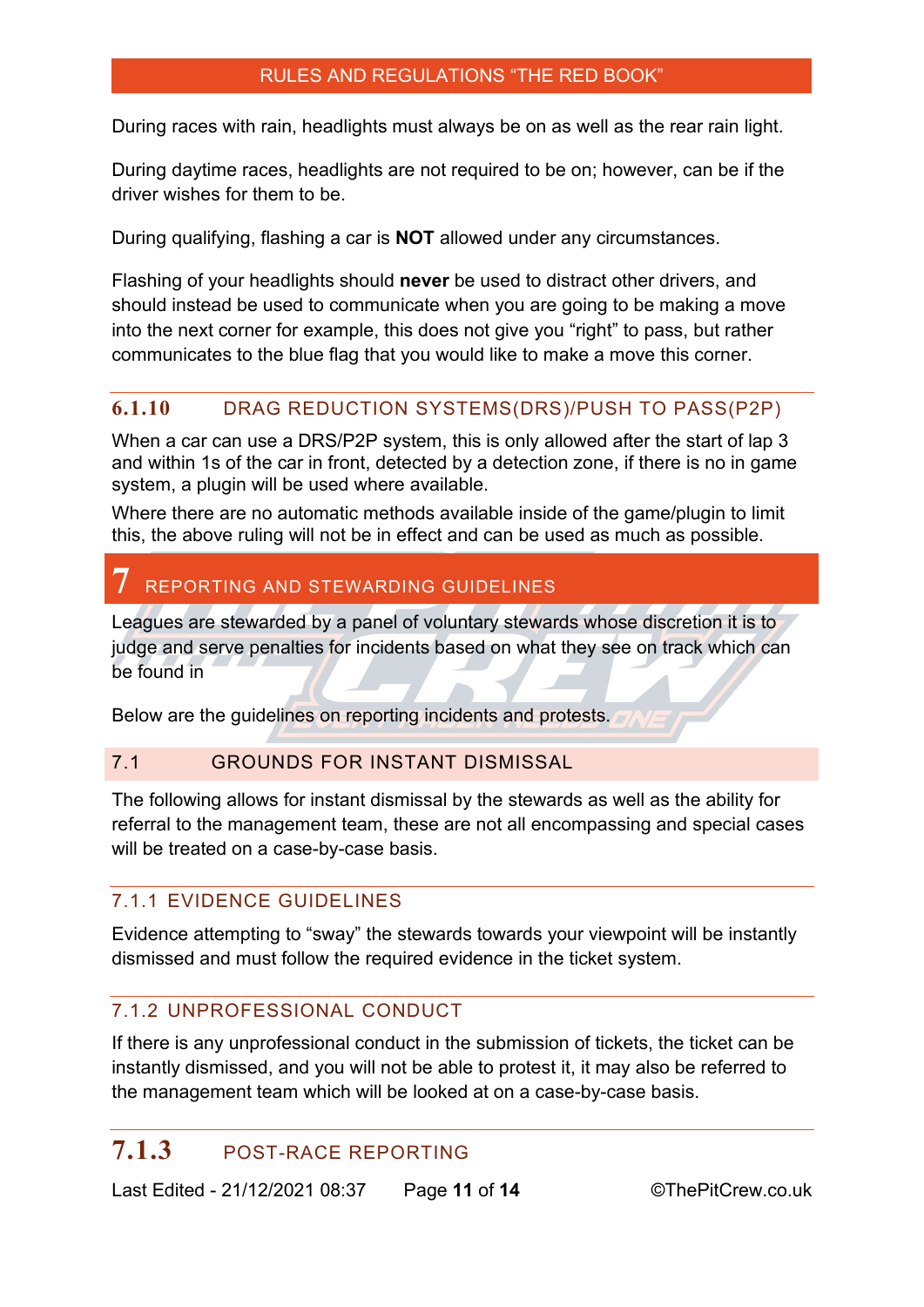When reporting an incident, the reporting driver has 3 days to do so from the scheduled start date of the event, please check to ensure that any contacts made were not picked up by our live stewarding system, as if they were you must protest them rather than reporting the driver.

To raise an incident, drivers are to open a stewards-enquiry in the incident category, they will then be guided through the protest by the bot, failure to adhere to the process by the bot, will result in your protest being dismissed within 24hrs.

#### <span id="page-12-0"></span>7.2 PROTESTS

In-race penalties supplied by the simulators systems, cannot be protested, such as but not limited to, speeding in the pit lane, track limits and starting procedures.

To protest, drivers are to open a stewards-enquiry in the protest category, they will then be guided through the protest by the bot, failure to adhere to the process by the bot, will result in your protest being dismissed within 24hrs.

#### <span id="page-12-1"></span>7.3 PENALTY LEVELS

Level 1 – Time Penalties

Level 2 – Drive Through, Stop & Go, DSQ.

Level 3 – Qualifying Ban, Start from Pits, Race Ban, League Ban

# <span id="page-12-2"></span>7.4 LICENSE REVIEWALS

Incidents of Level 2 or higher (see [Penalty Levels\)](#page-12-1) will result in a license review from the stewarding team, which you will then be required to partake in.

This reviewing process will take your previous actions on and off track into account and determine if any further action is necessary to ensure the leagues driving standards are upheld.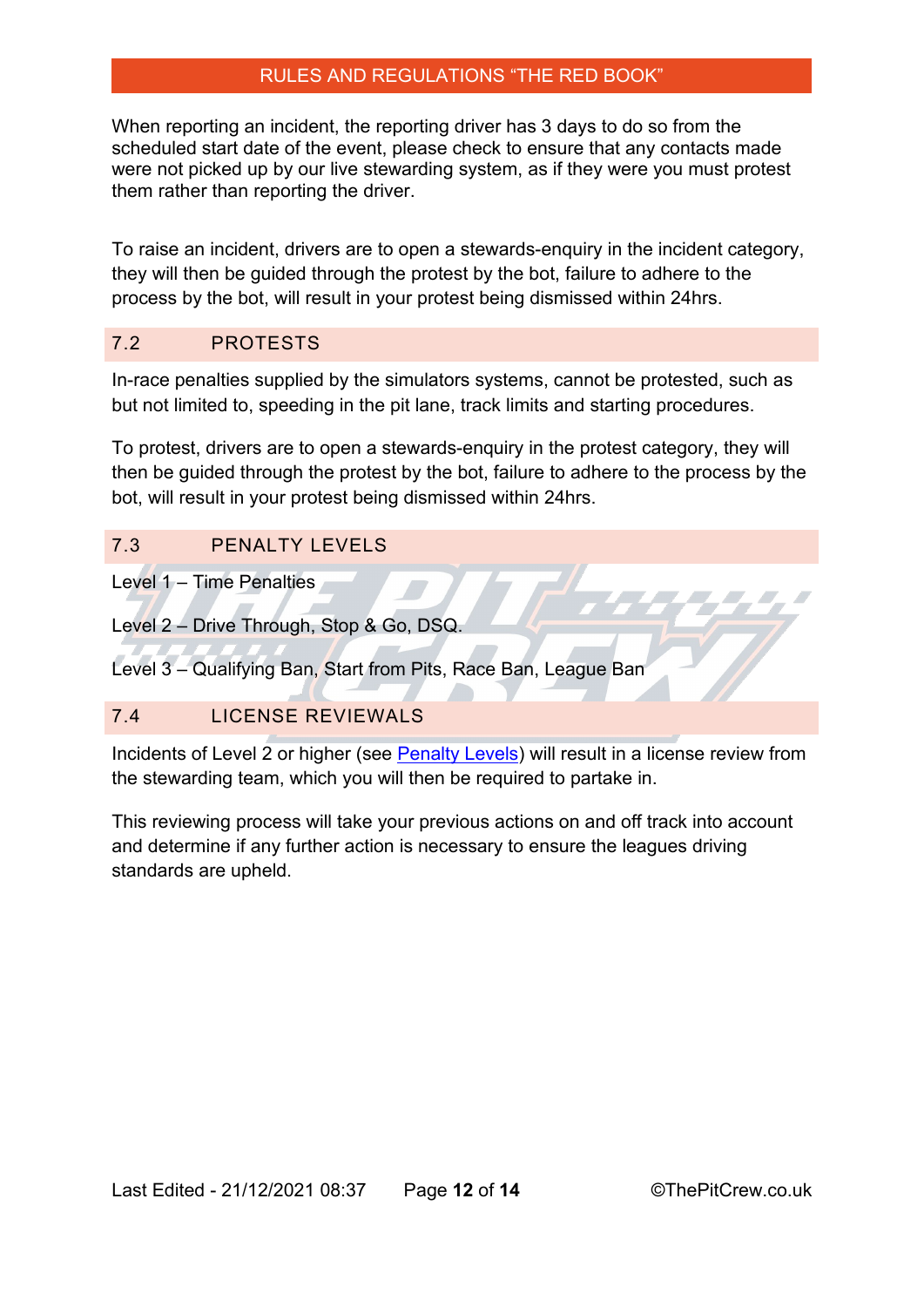#### <span id="page-13-0"></span>**DEFINITIONS**

The below are definitions to technical phrases.

#### <span id="page-13-1"></span>8.1.1 HUB TO HUB

Hub to hub is where the attacking cars front wheel hub (centre of their wheel) aligns alongside or in front of the defending car's rear wheel hub (centre of their wheel).

## <span id="page-13-2"></span>8.1.2 START FROM PITS

A start from pits, requires the driver to not set a qualifying lap and when the race starts, be in their pit box at the start of the race, this can be done by hitting the "back to pits" button, or failing to hit the DRIVE" button in Assetto Corsa Competizione, and from starting in the pits in Assetto Corsa.

#### <span id="page-13-3"></span>8.1.3 QUALIFYING BAN

If the event is live stewarded, the driver will be DSQ from the qualifying to ensure they start from the back of the grid and will not be allowed out on track.

Otherwise, the driver must remain in the pits throughout the full qualifying session.

# <span id="page-13-4"></span>8.1.4 DSQ

DSQ is a disqualification from the **RACE** event, which means you will be unable to continue driving.

#### <span id="page-13-5"></span>8.1.5 RACE BAN

A race ban means that you cannot attend the next race.

#### <span id="page-13-6"></span>8.1.6 LEAGUE BAN

A league ban means you are no longer allowed to race with us, this may be permanent or temporary.

#### <span id="page-13-7"></span>8.1.7 TURN IN

This is defined by when the driver starts to turn their wheel towards the apex of a corner, this is completely at the discretion of the race stewards.

#### <span id="page-13-8"></span>8.1.8 BLOCKING/WEAVING

Blocking and/or weaving is defined as any attempt to do more than a singular defensive move on track, a move is started when a driver changes the direction of their steering inputs and returns the steering wheel back to the central/stops adjusting the change in angle, this is at the sole discretion of the stewards.

Last Edited - 21/12/2021 08:37 Page **13** of **14** ©ThePitCrew.co.uk